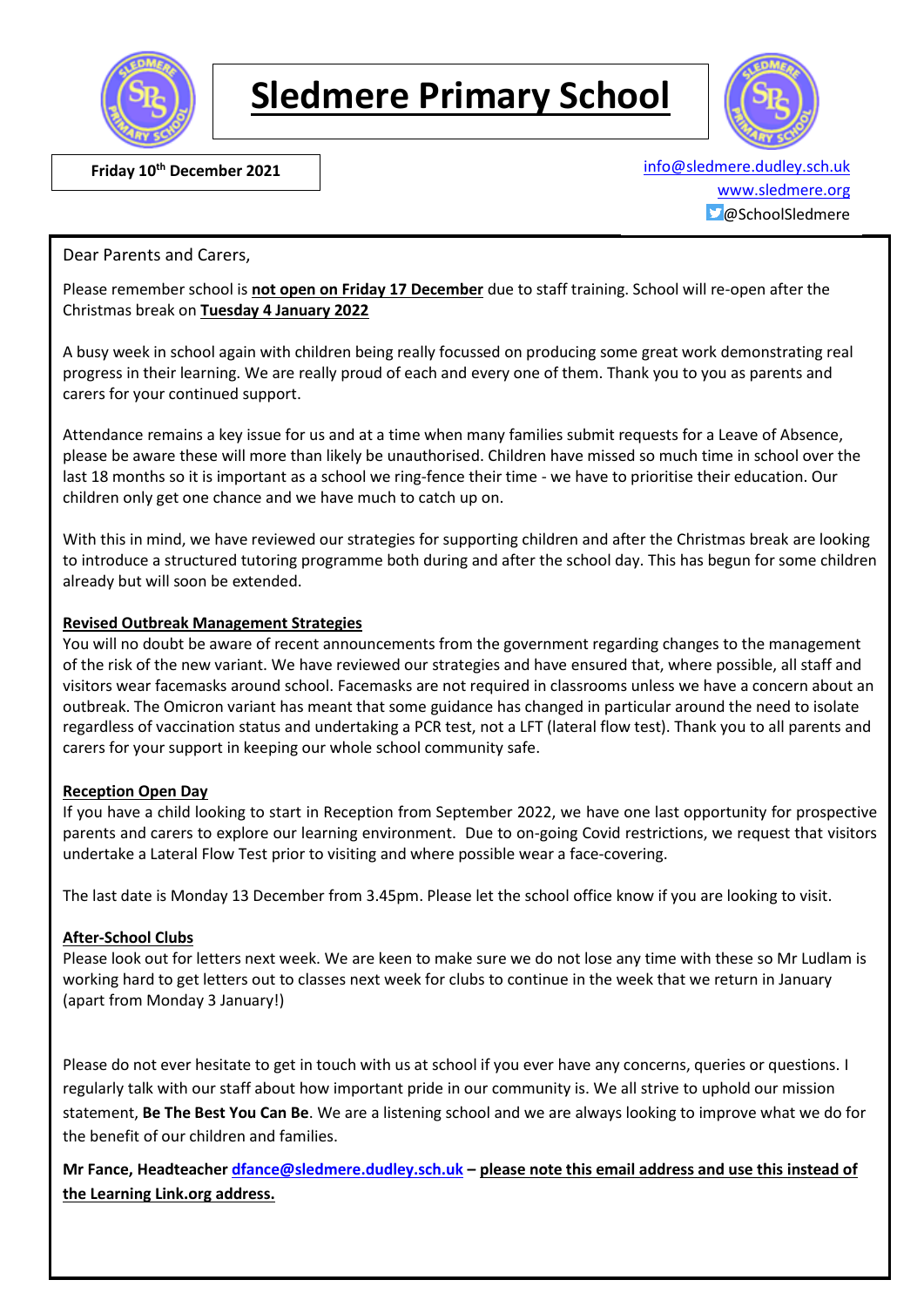



### **Learners of the Week!**

*Nursery* **London: Umar Ali and Olivia Corns** *Reception:*  **Cardiff: Ashley Heathcock and Hoorain Noor Karim Belfast: Maneeha Hussain and Mason Bunce Edinburgh: Amelia Milek and Hassan Khan** *Year 1* **Paris: Farhan Farid and Saahira Wazir Rome: Emmi-Rae Griffin and Elliot Banson Osei Madrid: Grace Leatham and Hashim Aamir** *Year 2* **Barcelona:** *Henry Cooper and Amelia Burnett* **Berlin: Teddy Bevin-Mucklow and Rida Fatimah Budapest: Haider Ali and Ayat Altaf** *Year 3* **Beijing: Musa Farrid and Halimah Idrees Tokyo: Lexi-Mai Lovett and Noah Jones Singapore: Tiarni Walshaw and Jensen Lewis** *Year 4* **Doha: Suraiyah Nawaz and Brahmjot Singh Abu Dhabi: Hassan Muhammad Shahid and Rubina Cowlishaw-Hussain Dubai: Harvey Twine and Elle-Louise Bunce** *Year 5* **Toronto: Jokubas Sidlaukas and Zulekha Shahzadi Chicago: Chase Lawton and Hamed Saleh Boston: Sophia Cowlishaw Hussain and Abbas Khuram** *Year 6* **Brasilia: Jonah Lane and Sehr Khuram Lima: Mason Billingham and Haleema Sadia Santiago: Lexi Campbell and Caleb Gilbert**

These are the pupils selected this week in recognition of our school values... **Respect, Responsibility, Kindness, Perseverance, Confidence, Resilience**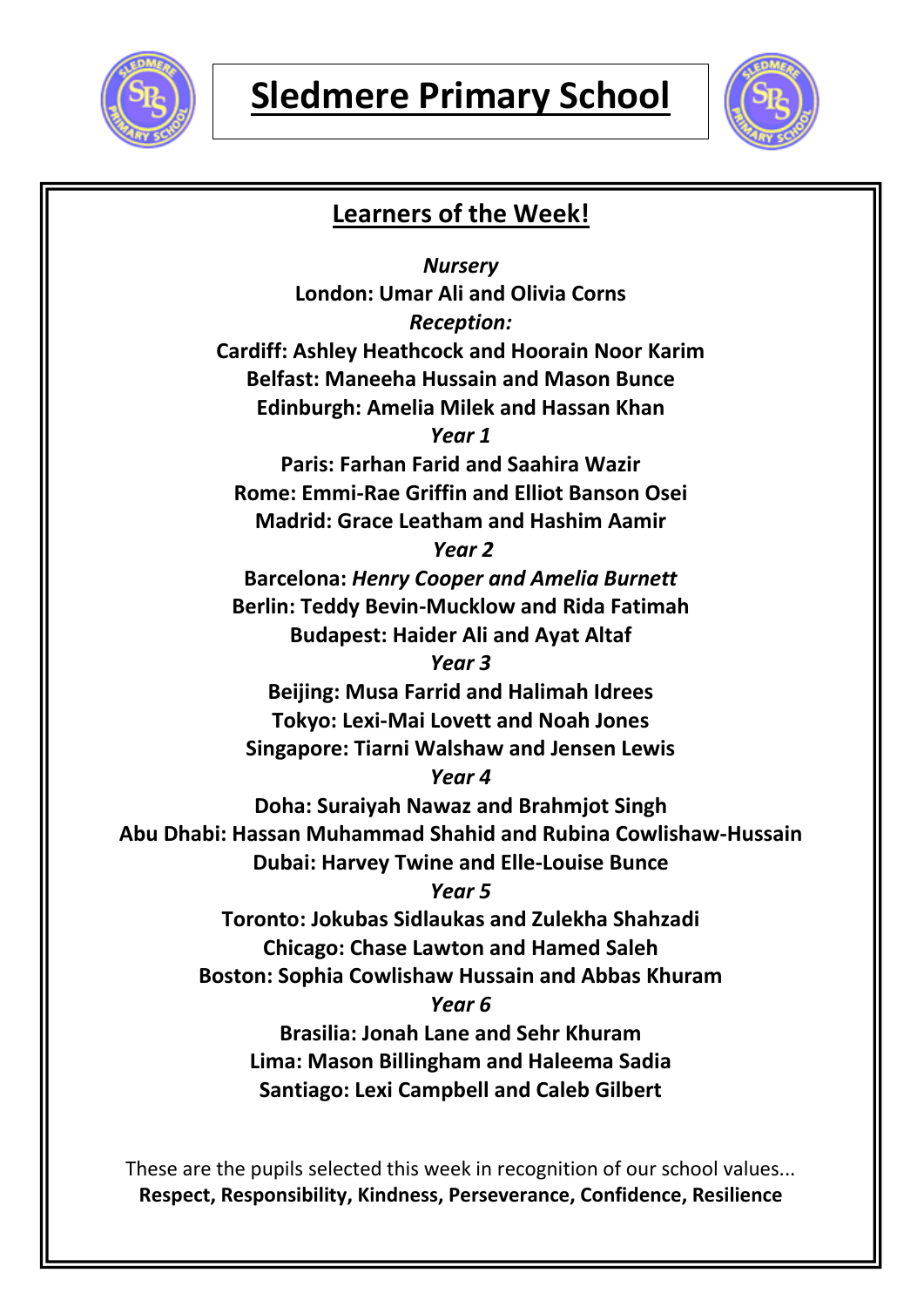



### **Messages from the School Office**

- Applications for **September 2022 Reception places** need to be made by the **15th of January**.
- Swimming lessons for Doha and Singapore classes will start at the end of January, dates to follow.
- We still have outstanding chromebooks to be returned, if you still have one please return to school office as soon as possible.
- Please remember to leave a voice message on the school phone line, if your child is unable to attend school. **01384 818 425**

# Netflix Safety

Thanks to the internet, there are now many ways for your children to watch TV, both the old fashioned way on a big screen and via the internet with on-demand programming. Restricting and controlling what your children can watch is harder than ever, but you can make TV safer for your children and limit the amount that they can watch.

Netflix lets you create profiles for everyone in your house. On the Netflix home screen, if you select Man-age Profiles, you can change each one to show different content, defined by age group. Children should be encouraged to use their profiles only, particularly as there's no way to PIN protect adult profiles. However, you can PIN-protect content globally, so if a child does use your profile, they're blocked from watching inappropriate content. Go to Netflix, select Account from the dropdown menu by your name and select Parental Controls. You'll be prompted to enter a PIN, but then can select which content is PIN protected by age range: Toddlers, Older Children, Teens and Adults. You can also PIN protect specific programmes by typing their name in, which could be handy if you feel a programme is unsuitable or a child has been watching it too much. (Taken from the National Online Safety website)

Many happy returns to all these children, who will celebrate their birthday this coming week. We wish you all the best for future health, success and happiness!

## *Happy Birthday to …*

*Saifullah Jaan Shayan Shoaid-Ali Ioana Drob Zain Ansar Amy Goodard Paul-Sebastian Diaconescu Sapphira Shaw Connie-Leigh Martin Zainab Iqbal Cody Cooke Anaya Fatima*